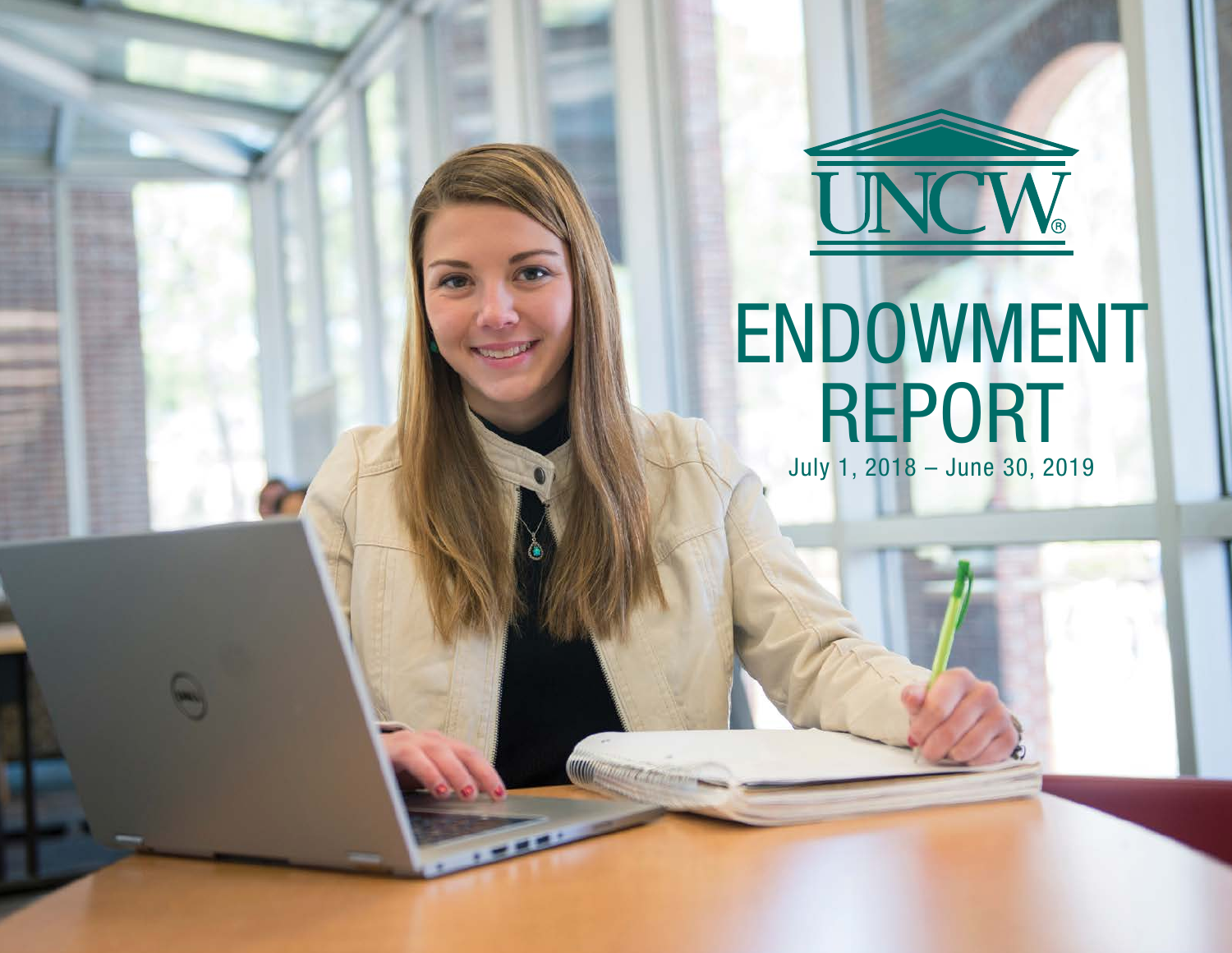### REALIZING OUR GREAT POTENTIAL



On behalf of the University of North Carolina Wilmington, I am pleased to share our Fiscal Year 2019 Endowment Report.

UNCW's 2018-19 academic year will always be remembered as a time of great success, despite the tremendous challenges that Hurricane Florence brought to our campus. We became the first university in the UNC System to launch a satellite into space. Thanks in part to the Watson College of Education, we earned the

elevated designation of a "Doctoral University: High Research Activity" institution according to the Carnegie Classification of Institutions of Higher Education. And we celebrated a historic fundraising year with \$23 million in gifts and commitments while our endowment surpassed \$100 million.

The visions for our university are bold, but so is the belief of our donors. In December 2018, alumnus David Congdon '78, and his wife, Helen, made a transformational investment in the Cameron School of Business. As a result, our programs in business analytics, information systems and supply chain management will prepare our graduates to thrive on a global stage with endowment funds supporting scholarships, professorships and capital upgrades.

At UNCW, our students, faculty and staff do more than just think globally—we act locally. As construction of Veterans Hall progresses, we're excited to find philanthropic partners who recognize that our unique approach to interprofessional education, the need for state-of-the-art equipment, and our commitment to undergraduate research and community engagement will radically change health and wellness in southeast North Carolina.

Gifts to UNCW's endowment position us to address the most pressing needs of our region, build workforce expertise and advance our local economy, school systems and nonprofit organizations—just to name a few opportunities. As you review the enclosed report, remember that as our investments grow, so does your imprint on our region and the world. Thank you for your extraordinary commitment.

Sincerely,

Eddie Stuart '05M Vice Chancellor for University Advancement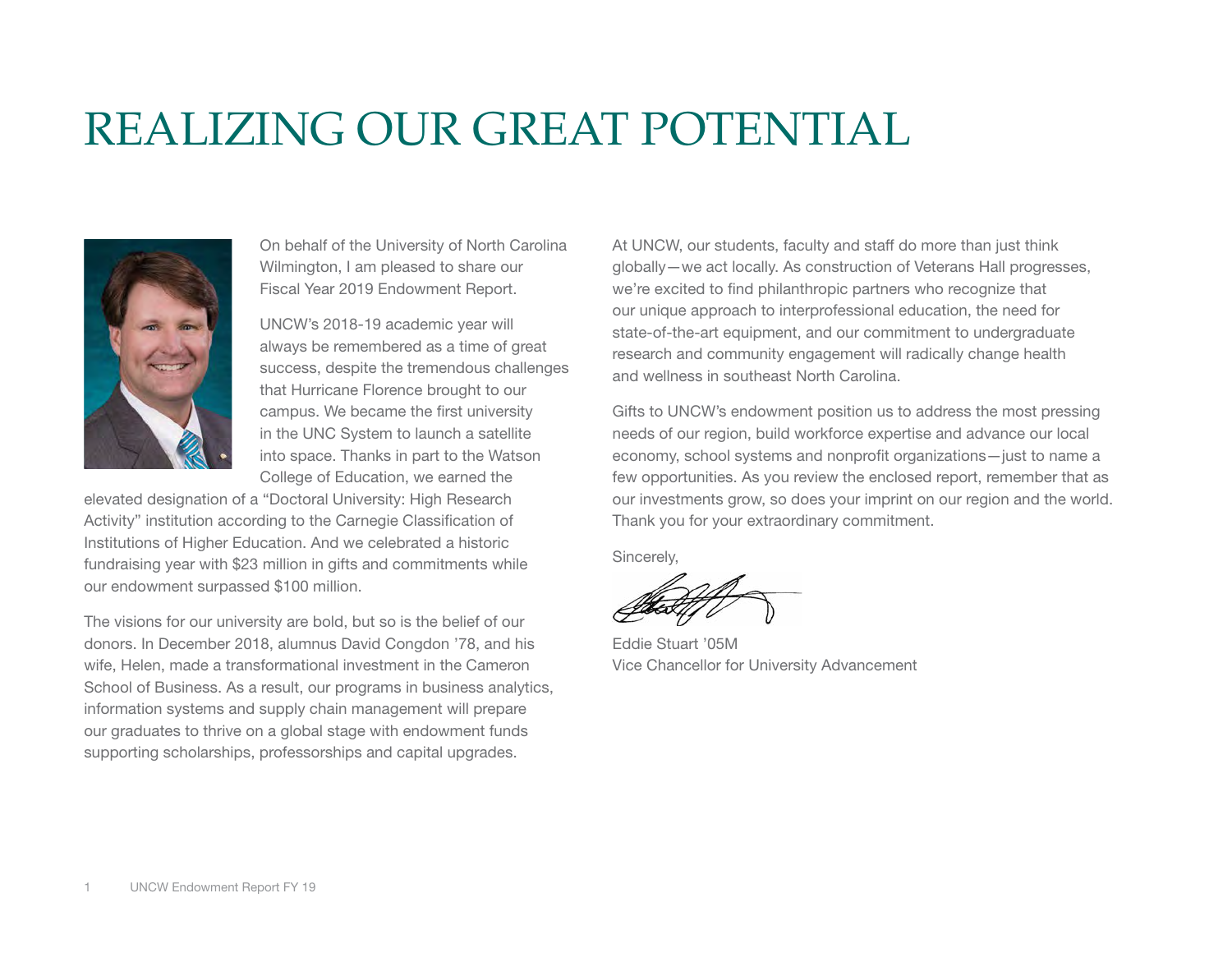#### THE UNCW ENDOWMENT

The University of North Carolina Wilmington and the UNCW Foundation Inc. depend on endowment gifts to ensure UNCW's students, faculty and programs will thrive in perpetuity. An endowment is a long-term investment that creates financial stability, allowing the university to plan using dependable and predictable sources of revenue. Moreover, an endowed gift offers donors an opportunity to connect a family name or loved one to an area of UNCW in which they have a special interest. Endowment donors may make gifts to either an unrestricted endowment, which provides support for programs at the university's discretion, or they may establish an agreement for a restricted endowment, which supports a specific purpose such as a scholarship, professorship, athletic or academic program.

#### FINANCIAL SUMMARY

| as of June 30, 2019          |   | 2018-19     | 2017-18      |
|------------------------------|---|-------------|--------------|
| <b>Opening Balance</b>       | S | 98,876,860  | \$91,940,718 |
| Additions                    |   | 3,854,980   | 1,874,885    |
| <b>Net Earnings</b>          |   | 6,175,898   | 9,601,223    |
| <b>Spending Distribution</b> |   | (3,803,366) | (3,607,527)  |
| <b>Administrative Fees</b>   |   | (980, 972)  | (932, 439)   |
| Year-end Balance             |   | 104,123,400 | \$98,876,860 |

This Annual Endowment Report provides an overview of what the endowment portfolio does for the university and serves as a financial summary of its investment and distribution activities for the past year. A separate statement detailing information on a donor's particular endowment(s) may also be enclosed. Additional information about UNCW's endowment, including frequently asked questions and definition of terms, can be found online at www.uncw.edu/endowmentreport.

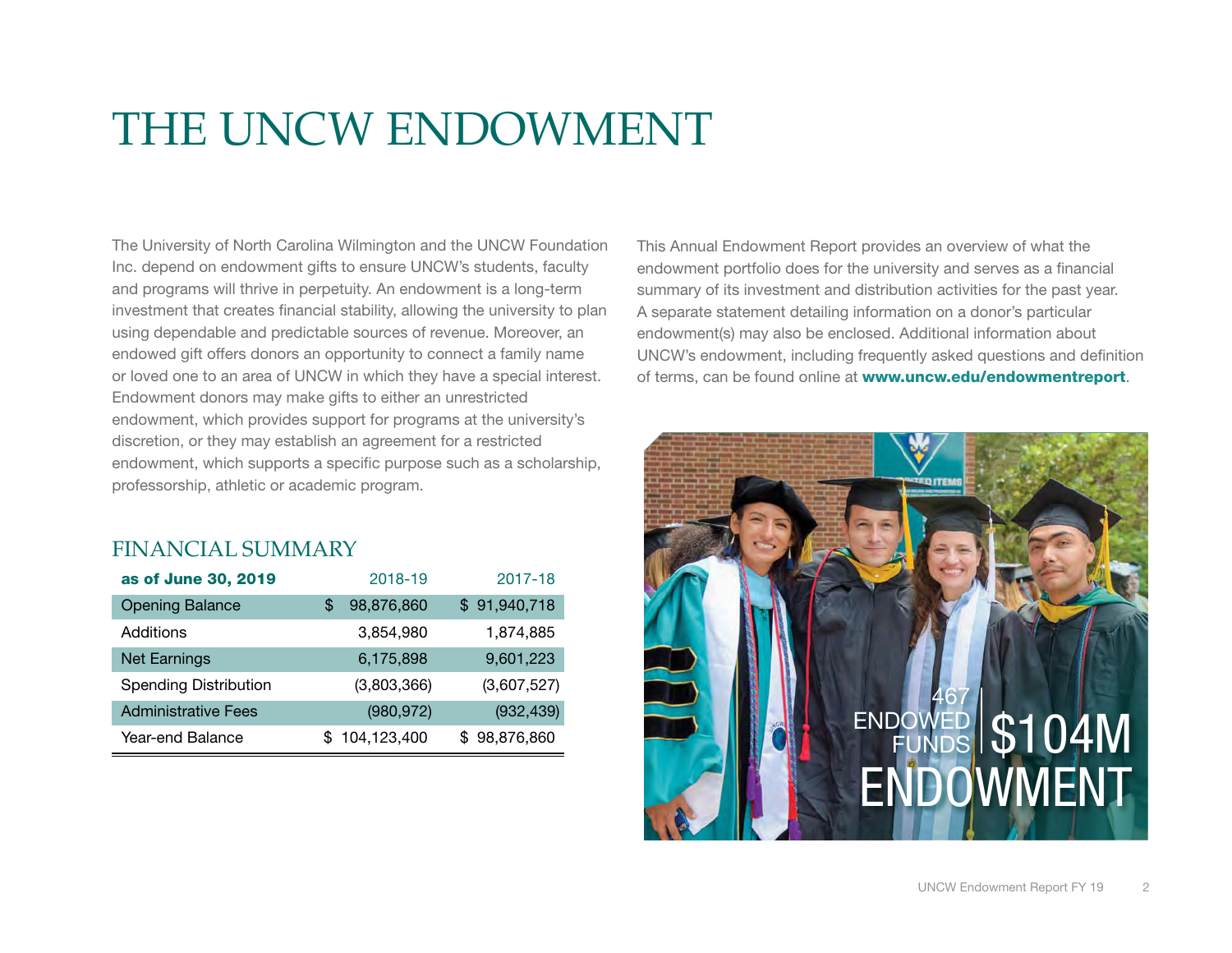### OBJECTIVES AND PERFORMANCE



"The funding from this endowment has enabled me to hire graduate research assistants who have published articles, presented at conferences and gone on to Ph.D. programs. Our research and my work on post-acute stroke care have not only increased UNCW's visibility, but more importantly, have improved care for stroke survivors and their families across North Carolina."

Barbara Lutz, Ph.D., RN, CRRN, Sandy and Deborah McNeill Distinguished Professor in Nursing

The Endowment Fund continues to perform ahead of peer institutions and meet our primary objectives to include:

- Maintaining the inflation-adjusted purchasing power after costs and spending
- Providing a stable source of liquidity and financial support for the university's mission
- Diversifying the fund's exposure to all asset classes by hiring external managers



Based on Bank of New York Mellon endowment survey of 138 portfolios.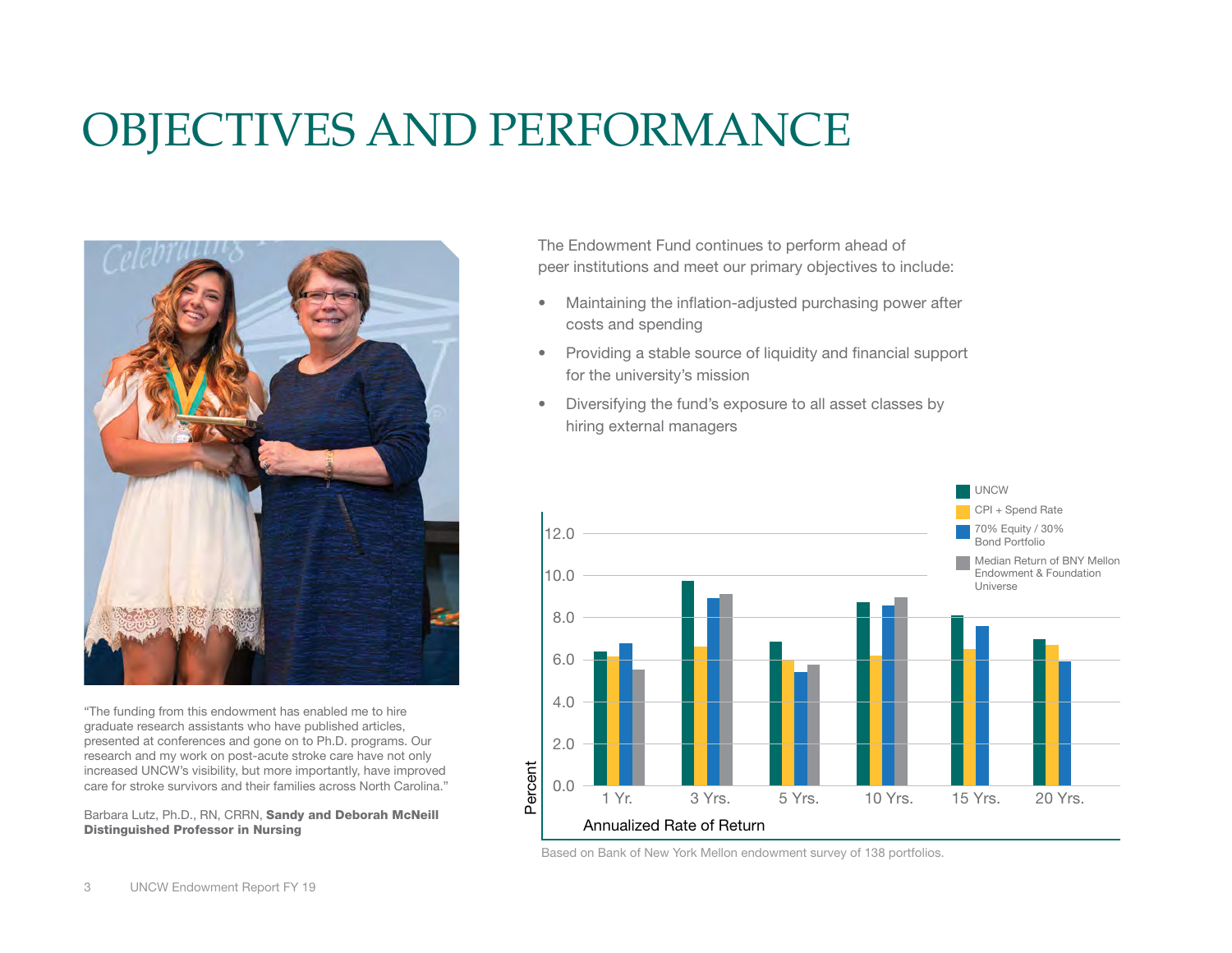

# A DIVERSIFIED PORTFOLIO

Since 2002, the Department of History has hosted the Sherman Emerging Scholar Lecture Series, funded by an endowment established to honor two lifelong learners, Virginia and Derrick Sherman. The series provides an opportunity for promising scholars to share research that connects history with current world challenges or events. Over the 17-year series, lectures have focused on the environment, disease and spirituality, among other topics.

#### PORTFOLIO MANAGEMENT AND ASSET POOL ALLOCATION

The Endowment Fund is governed by a nine-member, university-appointed board whose primary role is to oversee the allocation of the Endowment Fund's portfolio among asset classes and investment vehicles and to monitor performance.

UNCW utilizes the management services of UNC Management Company (www.uncmc.unc.edu) for substantially all of its assets. The fund is subject to the UNC Policy for Endowment established by the UNC Board of Governors and is subject to an annual review by State of North Carolina auditors.

A unitized endowment pool allows multiple endowments to invest in the same pool of assets and has mechanics similar to that of a mutual fund.

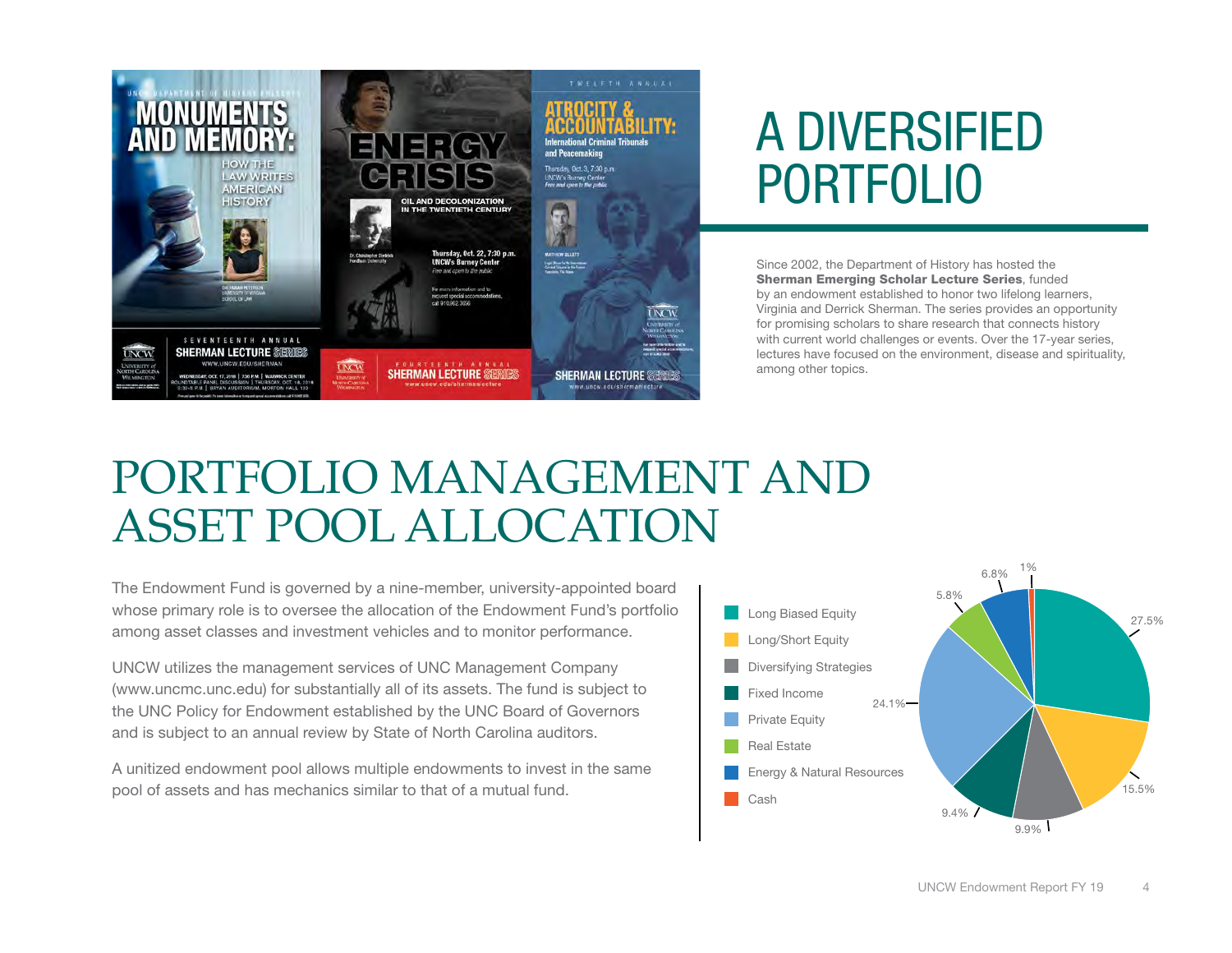# SPENDING POLICY AND DISTRIBUTION

Annually, the Board of Trustees of the UNCW Endowment Fund and the Investment Committee of the UNCW Foundation Board review the spending policy payout for the upcoming fiscal year (July 1 through June 30). These boards have approved a 4.5 percent annual spending rate since fiscal year 2013.

Spending rates for individually named endowment funds are determined by calculating 4.5 percent of the pool's average market value at June 30 for the previous three years. That value is then divided by the pool's total units. This spending rate per unit is then applied to the ending units of each fund and serves as the next fiscal year's distribution.

#### DISTRIBUTION BY SPENDING PURPOSE

|                        | 2018-19     | 2017-18     |
|------------------------|-------------|-------------|
| Scholarships           | \$1,664,521 | \$1,523,027 |
| Academic Support       | 684,727     | 646,529     |
| Professorships         | 720,294     | 712,180     |
| <b>Facilities</b>      | 261,254     | 260,762     |
| <b>Public Service</b>  | 129,456     | 127,342     |
| <b>General Support</b> | 343,114     | 337,687     |
|                        | \$3,803,366 | \$3,607,527 |



## BOUNDLESS OPPORTUNITIES

Endowed scholarships give student-athletes like Maurice Holmes '19 the opportunity to reach new heights. In addition to being the first Seahawk to win CAA Athlete of the Year in track and field, the recent graduate released three music albums, was actively involved with campus ministry, the Black Student Union and UNCW's debate team, all while working as a resident assistant. Having earned his B.S. in Business Administration in May 2019, "Moe" is pursuing a job in financial planning to assist low-income students.

Maurice Holmes was the recipient of the J.W. Jackson Scholarship Endowment and the Porter SAA Endowed Scholarship.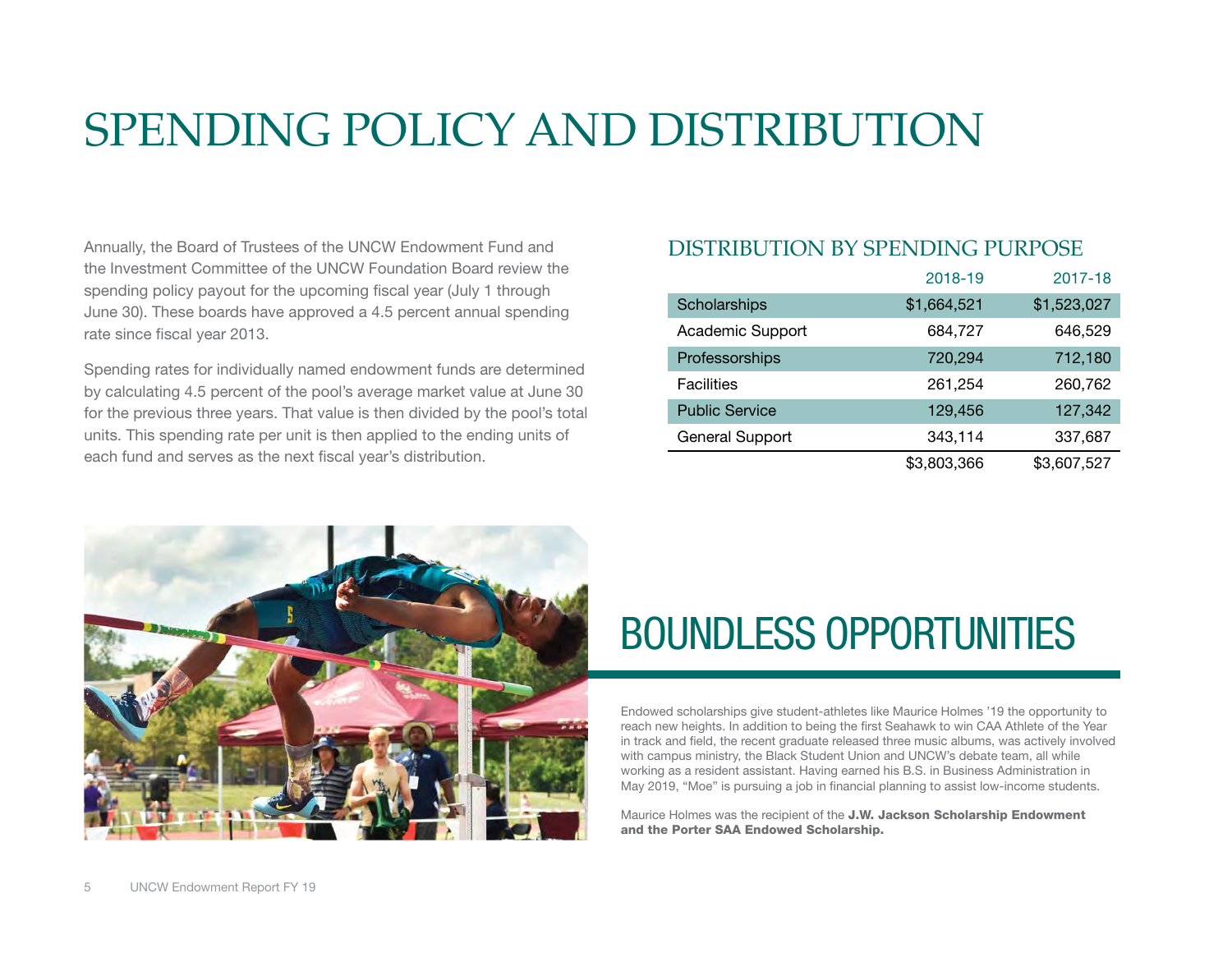